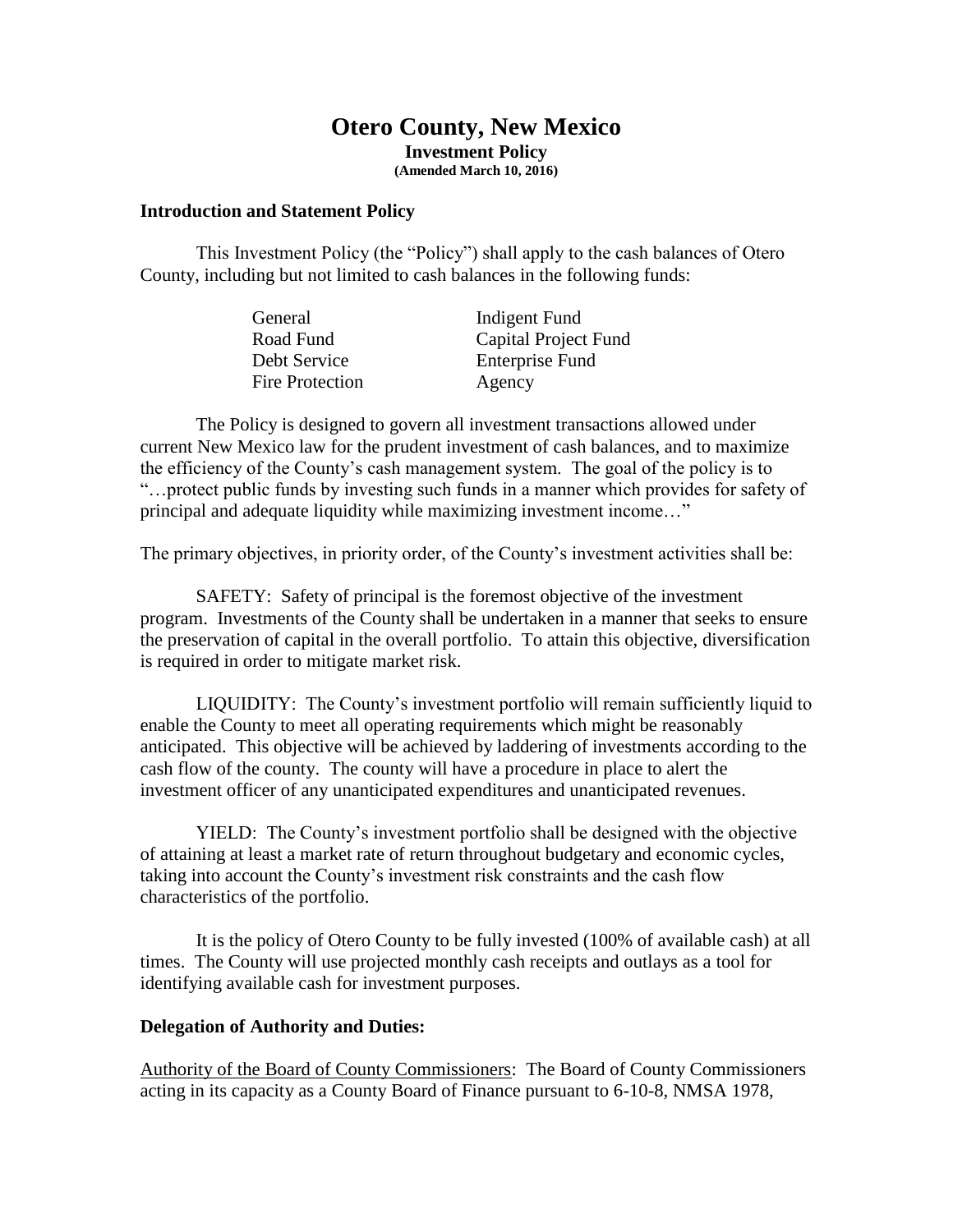shall have authority to set policy for management of all County investments and insure that such Policy is carried out.

Authority of the County Treasurer: The County Treasurer has ultimate authority over the investment of public funds as outlined in the Policy and is hereby designated as the County's Investment Officer. The Investment Officer shall be responsible for all investment transactions and shall implement and maintain the system of controls outlined in the Policy in order to regulate investment activities.

Duties of the County Treasurer: The County Treasurer shall establish and appoint an Investment Committee whose membership should include the County Treasurer, County Finance Director and at least one other County employee and at least two public members. The County Treasurer shall serve as Chairman of the Investment Committee.

Duties of the Investment Committee: The Investment Committee shall meet at least semi-annually to formulate and make recommendations to the County Board of Finance regarding any cash management or investment matters. The Investment Committee shall recommend to the County Board of Finance the policies and procedures for investment of County Funds. The Investment Committee shall review and approve the list of brokers and brokerage firms used for investing by Investment Officer.

# **Duties of the Investment Officer:**

- 1. Implementing this Investment Policy.
- 2. The timely deposit and safekeeping of all public moneys of the county.
- 3. Chair Investment Committee, set agenda and participate in the development, preparation, and presentation of policy recommendations to the Board of Finance.
- 4. Daily management of the investment of the County's cash balances (the "Investment Portfolio") including the responsibility for the placing of specific investment with banks, savings and loan associations, and others in accordance with this Policy.
- 5. Developing and maintaining an ongoing cash management program to estimate cash receipts (revenues) and cash disbursements (expenditures).
- 6. Preparation of quarterly Investment Portfolio reports which shall include but not be limited to the following:
	- a. A schedule of investments by type, including with whom invested (name of bank, savings and loan or brokerage firm), purchase date, value at par, cost, interest rate, maturity date and yielding to maturity.
	- b. Schedule of investments made since previous report.
	- c. Average maturity and yielding to maturity for the Investment Portfolio.
	- d. Schedule of securities pledged as collateral by each financial institutions as required under this Policy and with comments as to the adequacy of such pledged securities.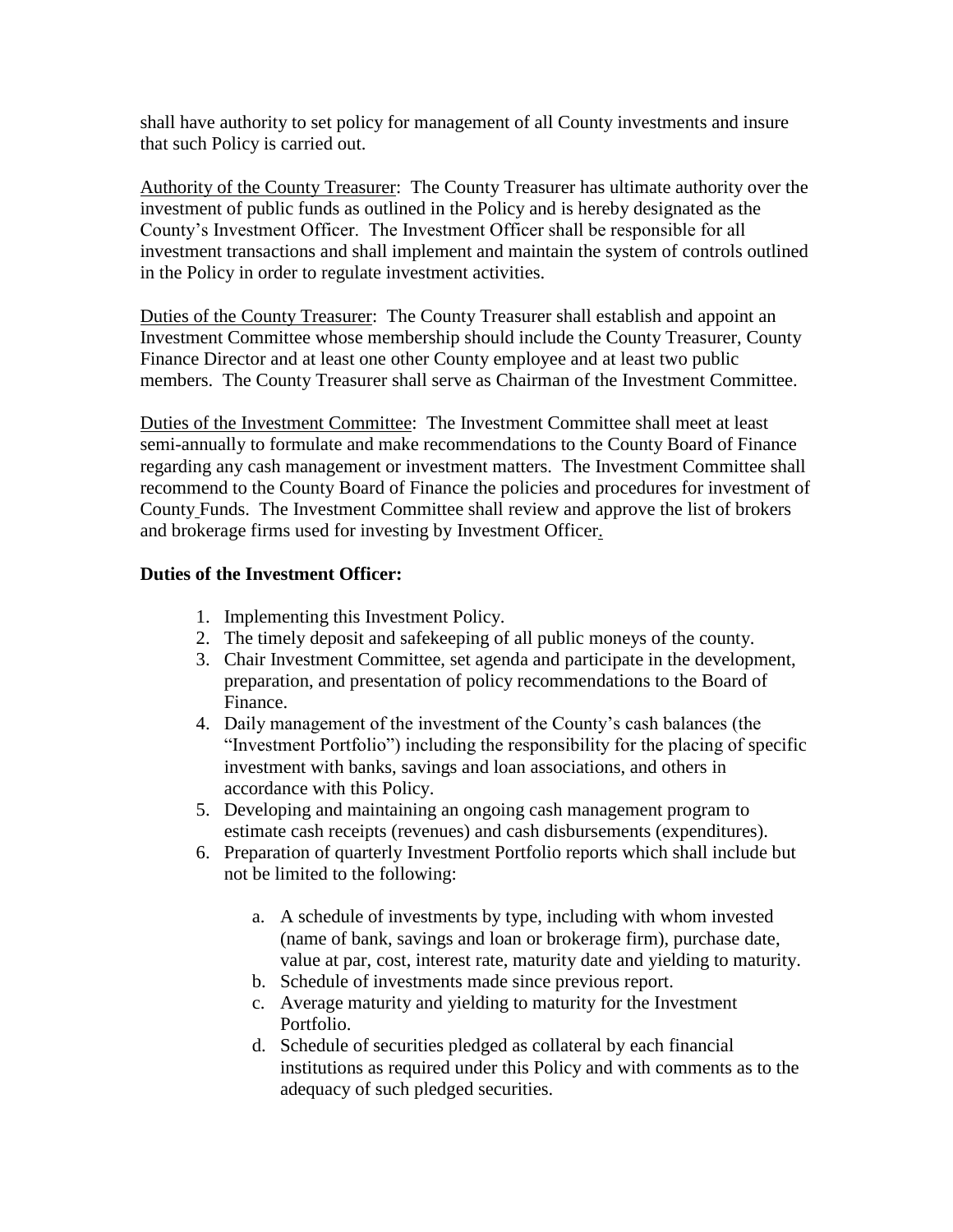- e. Schedule identifying when, and if, excess funds existed during reporting period and how investment of such funds were handled.
- f. Percentage of County Funds held by each local financial institution in relation to the allocation formula.
- g. Comment on any current or anticipated issues or topics regarding any investment matters.
- 7. Maintaining a system of internal controls, which shall be reviewed by the County Board of Finance and independent auditors on an annual basis. The Investment Officer shall review the system of controls periodically to insure compliance and effectiveness.
- 8. Upon request of any member of the Investment Committee or the Board of Finance, the Investment Officer shall call a special meeting.

# **Professional Services**

Financial Advisor: The County may retain a financial advisor under a contract Approved by the Commission, if said advisor: (i). is licensed to perform such services in the State of New Mexico, is an RIA or Investment Advisor Representative of an RIA and has at least a Series 7 securities license with no adverse actions indicated on the U-4, (ii.) has had at least seven years experience in managing and/or advising investments approved herein for other governments and fiduciary institutions, (iii.) has liability and fiduciary insurance coverage, (iv.) agrees to the communications requirements herein; (v.) agrees to advise the County in writing of any significant changes in the investment philosophy, management style, ownership, organizational structure financial condition or senior personnel staffing of the firm or manager assigned to the County within 30 days of each change; (vi.) does not have a proprietary interest in any professional fund manager utilized by the County. (vii.) is compensated only on a fee (agent only) basis and does not receive commissions, mark-ups or other compensation on securities purchased for the County; (viii.) agrees to meet personally with the Treasurer or the County Board of Finance or Investment committee at least once a year and more often if needed and (ix) agrees to be bound by the dictates of this Policy. Such meetings shall address the financial advisor's views on developments within the national/local economics, the securities markets and the potential affects of these developments on investment strategy, portfolio maturities, potential amendments to this Policy and other fiscal matters. The financial advisor's performance shall be evaluated based on the lesser of a 3-5 year time period or a complete market cycle. A copy of this Policy shall be given to the financial advisor by the County.

Investment Brokers: When United States Government, government agency securities or all other approved investment s are being purchased, a minimum of three offers will be solicited or otherwise received. When securities are being sold, a minimum of three bids will be solicited or otherwise received. Bids for purchase or offers for sale shall be requested from local financial institutions and brokers. The Treasurer shall establish and maintain a Brokers List for Otero County Investments" consisting of brokers and financial institutions who have provided qualifying information pertaining to themselves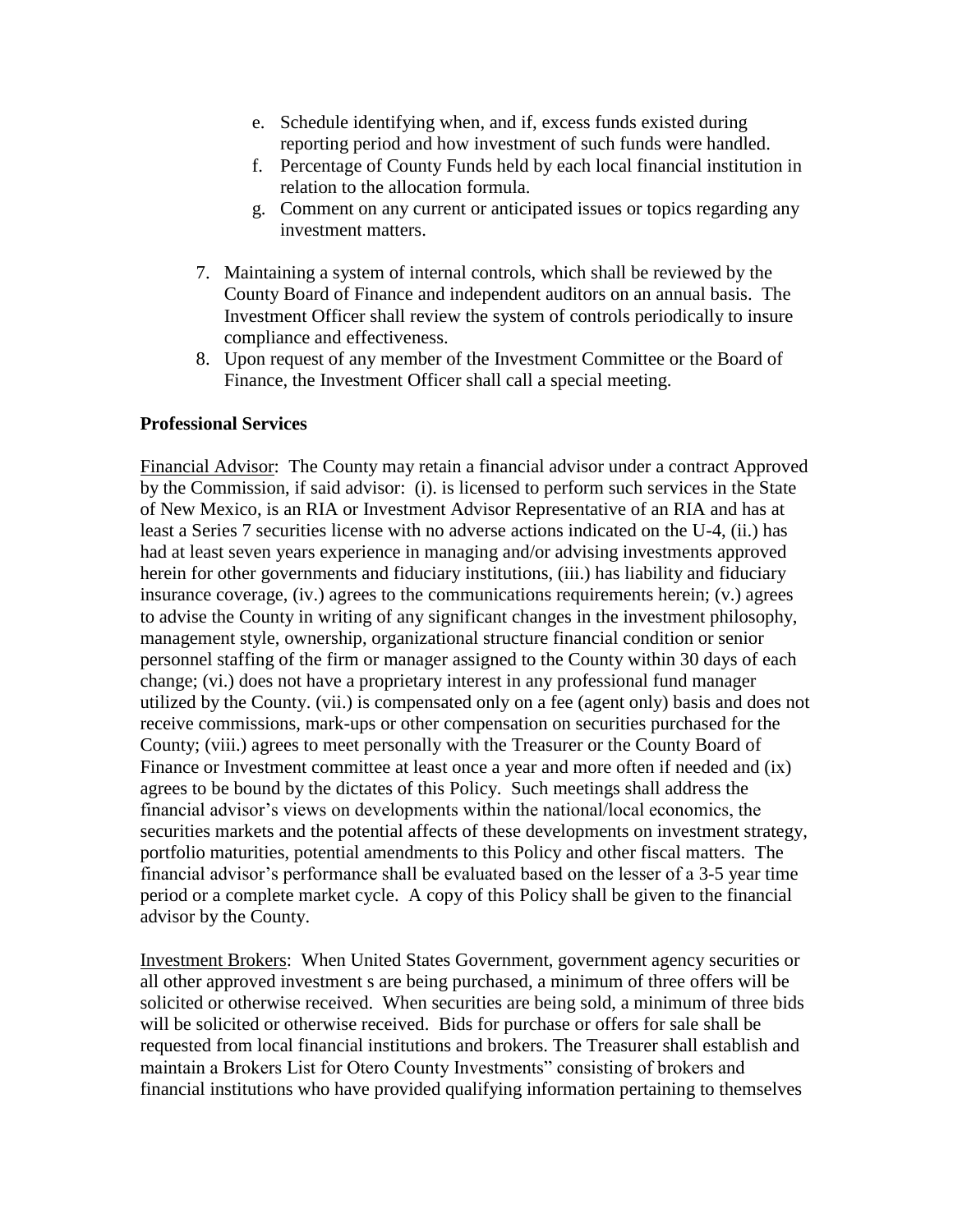and the firm they represent by supplying the information requested on the attached form (Attachment 1) and who are registered to do business in the State of New Mexico and who have no adverse actions indicated on their FINRA report. All transactions are to be governed by negotiation on a "best realized price" (best net price) basis. Mark-ups on each trade, if any, and commissions charged shall be provided to the County on trade confirmations submitted by the brokerage firm. Adequate documentation will be maintained by the Investment Officer.

All brokers on the "Approved Brokers List" for Otero County will be given a copy of this Investment Policy for which they will acknowledge receipt of the policy. Any member of the public may receive a copy of the policy upon request.

## **Eligible Investment Instruments**

Cash balances shall be invested in accordance with Section 6-10-36 NMSA, 1978, and shall be equitably distributed among all banks and savings and loan associations and credit unions, having their main or manned branch offices within the County boundaries, as directed by Section 6-10-36, NMSA, 1978, Paragraph C.

For purposes of this policy, "equitably distributed" will be defined by pro-rata share of deposits in a financial institution within the geographical boundaries of the County, except in the case that a financial institution has failed to submit to the County Treasurer a quarterly "Risk Assessment Report" with supporting documentation (i.e. Thrift or Call Report).

Funds that are declared "excess" due to the inability or unwillingness of a local financial institution to accept its pro-rata share of deposits may be invested investments approved under this policy. The County will diversify use of investment instruments to avoid incurring unreasonable risk inherent in over investing in specific instruments, individual financial institutions or maturities. Approved investments are:

- 1. United States Treasurer Securities (U.S. Treasury Bills, U.S. Treasury Notes and U.S. Treasury Bonds).
- 2. Certificates of Deposits (CD's) of banks, savings and loan associations, and credit unions, collateralized as provided herein.
- 3. Money Market Funds whose portfolios consist entirely of the United States Government guaranteed Securities.
- 4. The Local Government Investment Pool pursuant to Section 6-10- 10.1, NMSA 1978.
- 5. The following Government agencies
	- a. Federal National Mortgage Association (Fannie Mae)
	- b. Federal Home Mortgage Association (Freddie Mac)
	- c. Federal Farm Credit Bank
	- d. Student Loan Marketing Association (Sallie Mae)
	- e. GNMA
	- f. FHLB Notes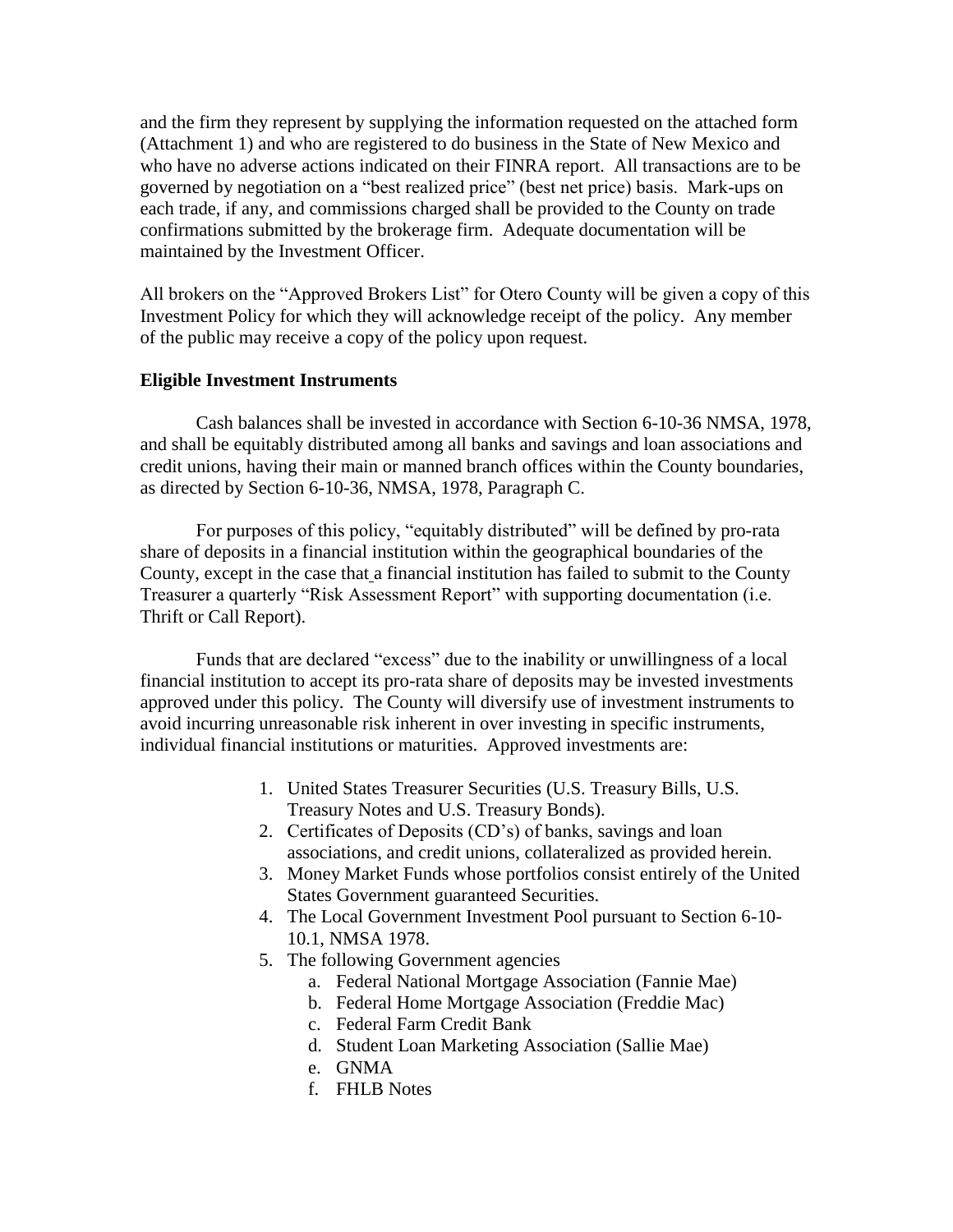6. Brokered CDs in amounts not to exceed FDIC insured amount for each bank from which they are purchased, regardless of the broker used.

Equities, derivatives and corporate debt instruments are specifically prohibited.

#### **Scheduling of Investment Maturities**

Investment maturities for cash balances shall be scheduled to coincide with projected cash flow needs, taking into account expenditures (payroll, debt-retirement payments, Capital Improvements Program disbursement) as well as considering anticipated revenue (property taxes, payment in lieu of taxes, etc.) utilizing the Cash Management program developed by the Investment Officer.

The County will commit investments to maturities as follows: At least 50% will mature in less than four years. All investments will mature in less than eight years. The average weighted maturity or duration of the entire portfolio shall not exceed five (5) years.

### **Safekeeping and Collateralization**

All investments securities other than local financial institution Certificates of Deposit purchased by the County shall be held in third-party safekeeping by an institution acceptable to the County. The safekeeping institution shall issue a safe keeping receipt to the County listing the specific instrument, rate, amount, maturity date, instrument number, term, and other pertinent information.

Deposit-type securities (i.e., certificates of deposit) shall be collateralized in accordance with the State Board of Finance Bank Collateral Policy and the State Board of Finance Savings and Loan Collateral Policy, which are adopted and incorporated within the Depository Agreement (Attachment 2) of this investment policy.

Should the financial institution use a payment or performance bond, if provided by state law, then the amount of the collateralization shall be equal to the amount of principal and accrued interest not otherwise covered by federal insurance.

Any financial institution holding securities for the benefit of the County shall be required to enter into a Depository Agreement which will include provisions for the Depository bank to file monthly reports to the County Treasurer which will include risk assessment date, contact information, and disclosures of events that may pose a risk for the safekeeping of deposits of the Otero County Treasurer.